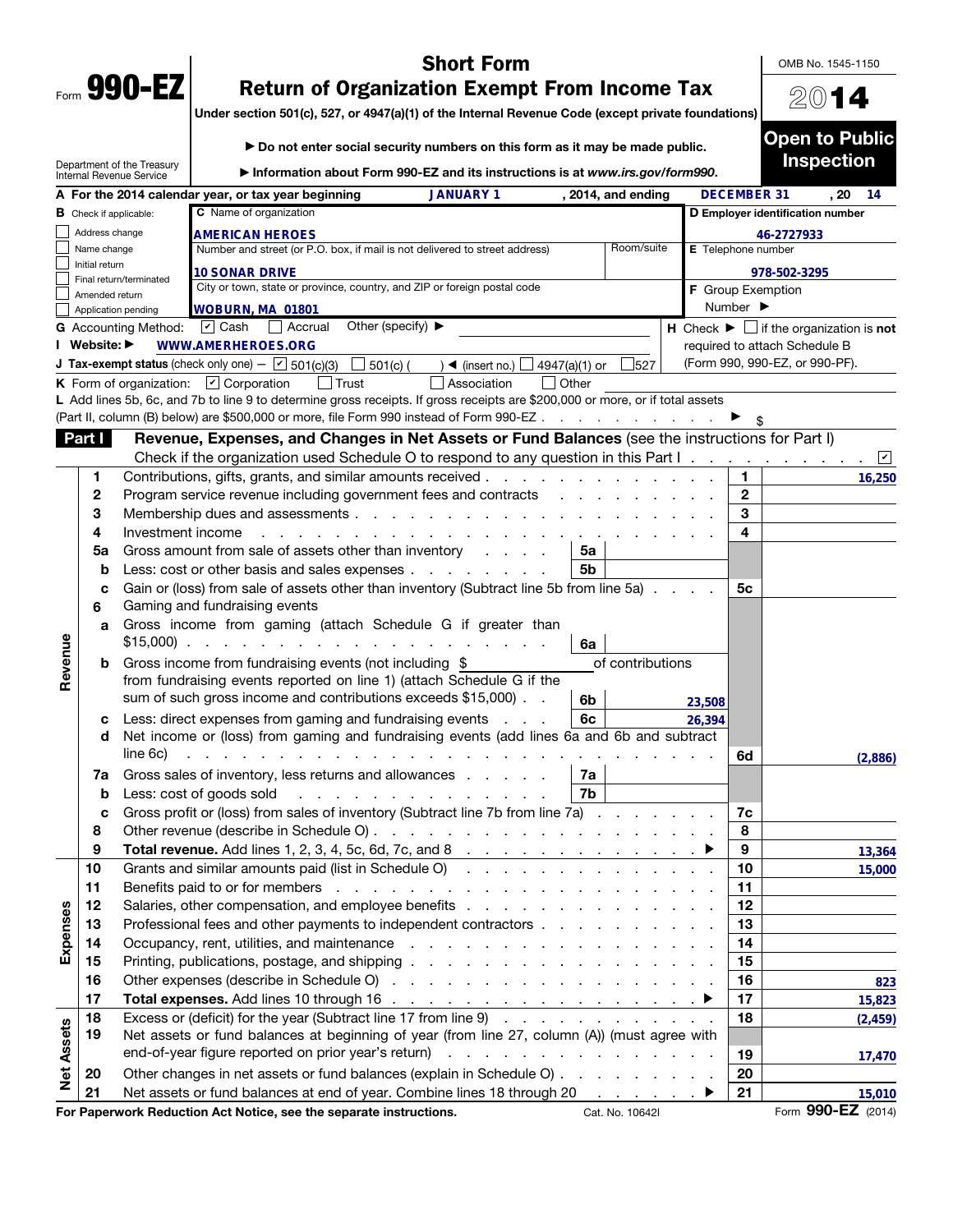|                | Form 990-EZ (2014)                                                                                                                                                                                                   |                                                      |                                |                                                                           |            | Page 2                                  |
|----------------|----------------------------------------------------------------------------------------------------------------------------------------------------------------------------------------------------------------------|------------------------------------------------------|--------------------------------|---------------------------------------------------------------------------|------------|-----------------------------------------|
|                | <b>Balance Sheets</b> (see the instructions for Part II)<br>Part II                                                                                                                                                  |                                                      |                                |                                                                           |            |                                         |
|                | Check if the organization used Schedule O to respond to any question in this Part II                                                                                                                                 |                                                      |                                |                                                                           |            | $ \mathbf{v} $                          |
|                |                                                                                                                                                                                                                      |                                                      |                                | (A) Beginning of year                                                     |            | (B) End of year                         |
| 22             | Cash, savings, and investments                                                                                                                                                                                       |                                                      |                                | $16,470$ 22                                                               |            | 15,010                                  |
| 23             | Land and buildings $\ldots$ $\ldots$ $\ldots$ $\ldots$ $\ldots$                                                                                                                                                      |                                                      |                                |                                                                           | 23         |                                         |
| 24             | Other assets (describe in Schedule O)                                                                                                                                                                                |                                                      |                                | 1,000 24                                                                  |            |                                         |
| 25             | Total assets                                                                                                                                                                                                         |                                                      |                                | 17,470 25                                                                 |            | 15,010                                  |
| 26             | Total liabilities (describe in Schedule O)                                                                                                                                                                           |                                                      |                                |                                                                           | 26         |                                         |
| 27<br>Part III | <b>Net assets or fund balances</b> (line 27 of column (B) must agree with line 21)<br>Statement of Program Service Accomplishments (see the instructions for Part III)                                               |                                                      |                                | 17,470 27                                                                 |            | 15,010                                  |
|                | Check if the organization used Schedule O to respond to any question in this Part III                                                                                                                                |                                                      |                                | $ \mathbf{v} $                                                            |            | <b>Expenses</b>                         |
|                | What is the organization's primary exempt purpose?                                                                                                                                                                   | <b>RAISE MONEY FOR WOUNDED VETERANS</b>              |                                |                                                                           |            | (Required for section                   |
|                |                                                                                                                                                                                                                      |                                                      |                                |                                                                           |            | $501(c)(3)$ and $501(c)(4)$             |
|                | Describe the organization's program service accomplishments for each of its three largest program services,<br>as measured by expenses. In a clear and concise manner, describe the services provided, the number of |                                                      |                                |                                                                           |            | organizations; optional for<br>others.) |
|                | persons benefited, and other relevant information for each program title.                                                                                                                                            |                                                      |                                |                                                                           |            |                                         |
| 28             | ANNUAL GOLF TOURNAMENT WITH NET PROCEEDS DONATED TO ORGANIZATIONS THAT ASSIST                                                                                                                                        |                                                      |                                |                                                                           |            |                                         |
|                | <b>WOUNDED UNITED STATES SERVICE MEMBERS</b>                                                                                                                                                                         |                                                      |                                |                                                                           |            |                                         |
|                |                                                                                                                                                                                                                      |                                                      |                                |                                                                           |            |                                         |
|                | (Grants \$                                                                                                                                                                                                           | If this amount includes foreign grants, check here   |                                |                                                                           | 28a        | 15,000                                  |
| 29             |                                                                                                                                                                                                                      |                                                      |                                |                                                                           |            |                                         |
|                |                                                                                                                                                                                                                      |                                                      |                                |                                                                           |            |                                         |
|                |                                                                                                                                                                                                                      |                                                      |                                |                                                                           |            |                                         |
|                | (Grants \$                                                                                                                                                                                                           | If this amount includes foreign grants, check here   |                                |                                                                           | <b>29a</b> |                                         |
| 30             |                                                                                                                                                                                                                      |                                                      |                                |                                                                           |            |                                         |
|                |                                                                                                                                                                                                                      |                                                      |                                |                                                                           |            |                                         |
|                |                                                                                                                                                                                                                      |                                                      |                                |                                                                           |            |                                         |
|                | (Grants \$                                                                                                                                                                                                           | If this amount includes foreign grants, check here   |                                |                                                                           | 30a        |                                         |
|                | 31 Other program services (describe in Schedule O)                                                                                                                                                                   | and the state of the state of the state of           |                                |                                                                           |            |                                         |
|                | (Grants \$                                                                                                                                                                                                           | ) If this amount includes foreign grants, check here |                                |                                                                           | 31a        |                                         |
| 32             | <b>Total program service expenses</b> (add lines 28a through 31a)                                                                                                                                                    |                                                      |                                |                                                                           | 32         | 15,000                                  |
| <b>Part IV</b> | List of Officers, Directors, Trustees, and Key Employees (list each one even if not compensated—see the instructions for Part IV)                                                                                    |                                                      |                                |                                                                           |            |                                         |
|                | Check if the organization used Schedule O to respond to any question in this Part IV                                                                                                                                 |                                                      |                                |                                                                           |            |                                         |
|                |                                                                                                                                                                                                                      | (b) Average                                          | (c) Reportable<br>compensation | (d) Health benefits,<br>contributions to employee (e) Estimated amount of |            |                                         |
|                | (a) Name and title                                                                                                                                                                                                   | hours per week<br>devoted to position                | (Forms W-2/1099-MISC)          | benefit plans, and                                                        |            | other compensation                      |
|                |                                                                                                                                                                                                                      |                                                      | (if not paid, enter -0-)       | deferred compensation                                                     |            |                                         |
|                | <b>ROBERT PROVENZANO</b>                                                                                                                                                                                             |                                                      |                                |                                                                           |            |                                         |
|                | <b>PRESIDENT</b>                                                                                                                                                                                                     | 1                                                    | 0                              |                                                                           | 0          | 0                                       |
|                | <b>HETAL PATEL</b>                                                                                                                                                                                                   |                                                      |                                |                                                                           |            |                                         |
|                | <b>VICE PRESIDENT</b>                                                                                                                                                                                                |                                                      | 0                              |                                                                           | 0          | 0                                       |
|                | <b>ROBERT LOGAN</b>                                                                                                                                                                                                  |                                                      |                                |                                                                           |            |                                         |
|                | <b>TREASURER</b>                                                                                                                                                                                                     |                                                      | 0                              |                                                                           | 0          | 0                                       |
|                | <b>RICHARD POIRIER</b>                                                                                                                                                                                               |                                                      |                                |                                                                           |            |                                         |
|                | <b>DIRECTOR</b>                                                                                                                                                                                                      |                                                      | 0                              |                                                                           | 0          | 0                                       |
|                | <b>MARK TUCCI</b>                                                                                                                                                                                                    |                                                      |                                |                                                                           |            |                                         |
|                | <b>DIRECTOR</b>                                                                                                                                                                                                      |                                                      | 0                              |                                                                           | 0          | $\mathbf 0$                             |
|                |                                                                                                                                                                                                                      |                                                      |                                |                                                                           |            |                                         |
|                |                                                                                                                                                                                                                      |                                                      |                                |                                                                           |            |                                         |
|                |                                                                                                                                                                                                                      |                                                      |                                |                                                                           |            |                                         |
|                |                                                                                                                                                                                                                      |                                                      |                                |                                                                           |            |                                         |
|                |                                                                                                                                                                                                                      |                                                      |                                |                                                                           |            |                                         |
|                |                                                                                                                                                                                                                      |                                                      |                                |                                                                           |            |                                         |
|                |                                                                                                                                                                                                                      |                                                      |                                |                                                                           |            |                                         |
|                |                                                                                                                                                                                                                      |                                                      |                                |                                                                           |            |                                         |
|                |                                                                                                                                                                                                                      |                                                      |                                |                                                                           |            |                                         |
|                |                                                                                                                                                                                                                      |                                                      |                                |                                                                           |            |                                         |
|                |                                                                                                                                                                                                                      |                                                      |                                |                                                                           |            |                                         |
|                |                                                                                                                                                                                                                      |                                                      |                                |                                                                           |            |                                         |
|                |                                                                                                                                                                                                                      |                                                      |                                |                                                                           |            |                                         |
|                |                                                                                                                                                                                                                      |                                                      |                                |                                                                           |            |                                         |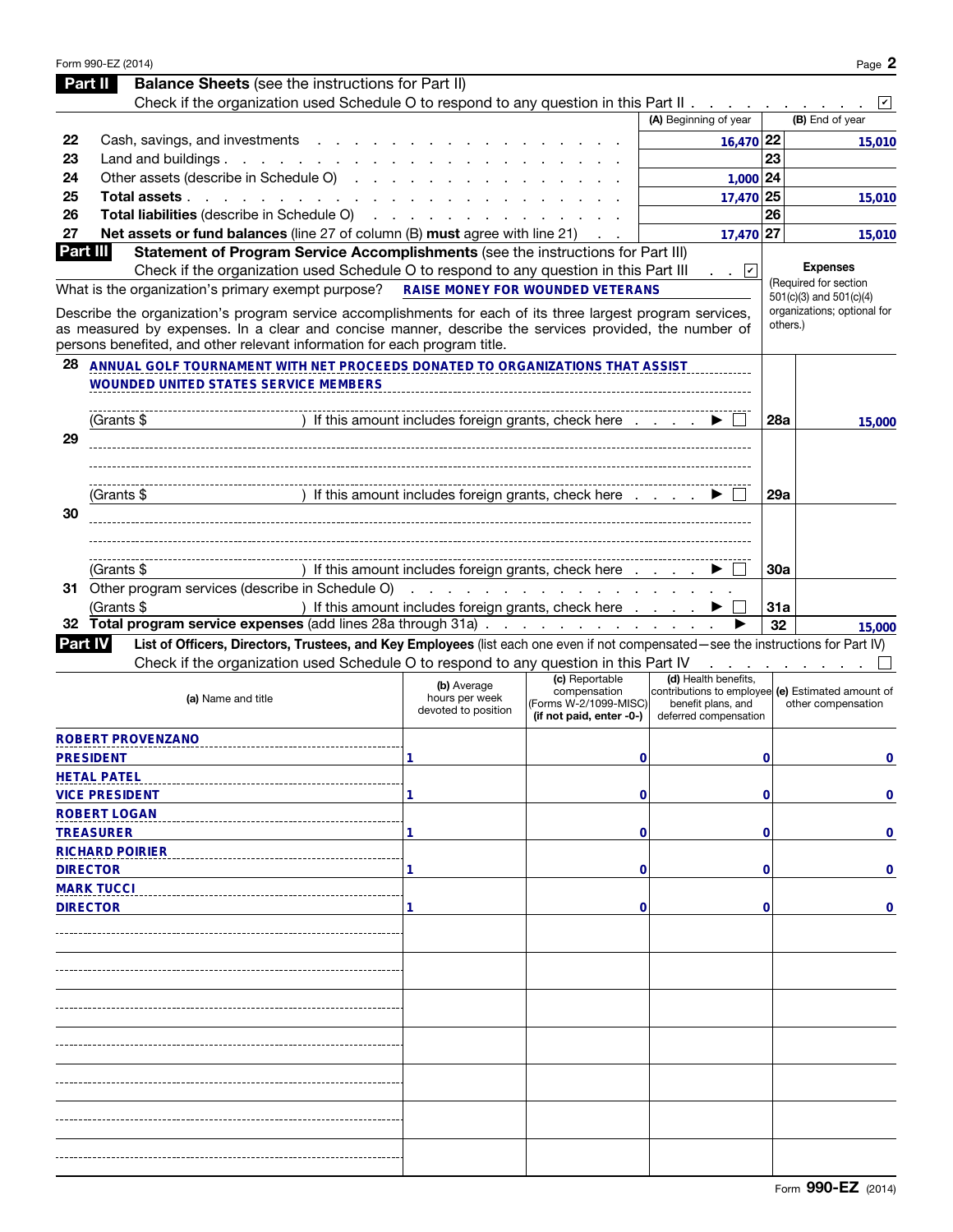|                          | Form 990-EZ (2014)                                                                                                                                                                                                                                                                                                                                                                                                                                                                                                   |                        |            | Page 3            |
|--------------------------|----------------------------------------------------------------------------------------------------------------------------------------------------------------------------------------------------------------------------------------------------------------------------------------------------------------------------------------------------------------------------------------------------------------------------------------------------------------------------------------------------------------------|------------------------|------------|-------------------|
| <b>Part V</b>            | Other Information (Note the Schedule A and personal benefit contract statement requirements in the<br>instructions for Part V) Check if the organization used Schedule O to respond to any question in this Part V                                                                                                                                                                                                                                                                                                   |                        |            |                   |
| 33                       | Did the organization engage in any significant activity not previously reported to the IRS? If "Yes," provide a<br>detailed description of each activity in Schedule O                                                                                                                                                                                                                                                                                                                                               | 33                     | <b>Yes</b> | <b>No</b><br>V    |
| 34                       | Were any significant changes made to the organizing or governing documents? If "Yes," attach a conformed<br>copy of the amended documents if they reflect a change to the organization's name. Otherwise, explain the<br>change on Schedule O (see instructions)<br>the contract of the contract of                                                                                                                                                                                                                  | 34                     |            | V                 |
| 35a                      | Did the organization have unrelated business gross income of \$1,000 or more during the year from business<br>activities (such as those reported on lines 2, 6a, and 7a, among others)?                                                                                                                                                                                                                                                                                                                              | 35a                    |            | V                 |
| b<br>C                   | If "Yes," to line 35a, has the organization filed a Form 990-T for the year? If "No," provide an explanation in Schedule O<br>Was the organization a section 501(c)(4), 501(c)(5), or 501(c)(6) organization subject to section 6033(e) notice,<br>reporting, and proxy tax requirements during the year? If "Yes," complete Schedule C, Part III                                                                                                                                                                    | 35b<br>35 <sub>c</sub> |            | $\checkmark$<br>V |
| 36                       | Did the organization undergo a liquidation, dissolution, termination, or significant disposition of net assets<br>during the year? If "Yes," complete applicable parts of Schedule N                                                                                                                                                                                                                                                                                                                                 | 36                     |            | V                 |
| 37a<br>b                 | Enter amount of political expenditures, direct or indirect, as described in the instructions $\blacktriangleright$   37a<br>Did the organization file Form 1120-POL for this year?                                                                                                                                                                                                                                                                                                                                   | 37 <sub>b</sub>        |            | V                 |
| 38a                      | Did the organization borrow from, or make any loans to, any officer, director, trustee, or key employee or were<br>any such loans made in a prior year and still outstanding at the end of the tax year covered by this return?                                                                                                                                                                                                                                                                                      | 38a                    |            | V                 |
| b<br>39<br>а<br>b<br>40a | If "Yes," complete Schedule L, Part II and enter the total amount involved<br>38 <sub>b</sub><br>and a control<br>Section 501(c)(7) organizations. Enter:<br>Initiation fees and capital contributions included on line 9<br>39a<br>Gross receipts, included on line 9, for public use of club facilities<br>39b<br>Section 501(c)(3) organizations. Enter amount of tax imposed on the organization during the year under:<br>section 4911 ▶<br>$\overline{0}$ ; section 4912<br>$\overline{0}$ : section 4955<br>0 |                        |            |                   |
| b                        | Section 501(c)(3), 501(c)(4), and 501(c)(29) organizations. Did the organization engage in any section 4958<br>excess benefit transaction during the year, or did it engage in an excess benefit transaction in a prior year<br>that has not been reported on any of its prior Forms 990 or 990-EZ? If "Yes," complete Schedule L, Part I                                                                                                                                                                            | 40b                    |            | V                 |
| d                        | Section 501(c)(3), 501(c)(4), and 501(c)(29) organizations. Enter amount of tax imposed<br>on organization managers or disqualified persons during the year under sections 4912,<br>4955, and 4958<br>the contract of the contract of the contract of the contract of the contract of the contract of the contract of<br>0<br>Section 501(c)(3), 501(c)(4), and 501(c)(29) organizations. Enter amount of tax on line<br>0                                                                                           |                        |            |                   |
| е                        | All organizations. At any time during the tax year, was the organization a party to a prohibited tax shelter                                                                                                                                                                                                                                                                                                                                                                                                         | 40e                    |            |                   |
| 41<br>42a                | List the states with which a copy of this return is filed ► MASSACHUSETTS<br>The organization's books are in care of ▶ ROBERT LOGAN<br>Telephone no. ▶<br>Located at ▶ 10 SONAR DRIVE WOBURN, MA<br>$ZIP + 4$                                                                                                                                                                                                                                                                                                        | 978-502-3295           | 01801      |                   |
|                          | Located at $\blacktriangleright$ 10 SUP + 4 Second by At any time during the calendar year, did the organization have an interest in or a signature or other authority over                                                                                                                                                                                                                                                                                                                                          |                        |            | Yes   No          |
|                          | a financial account in a foreign country (such as a bank account, securities account, or other financial account)?<br>If "Yes," enter the name of the foreign country: ▶<br>See the instructions for exceptions and filing requirements for FinCEN Form 114, Report of Foreign Bank and<br>Financial Accounts (FBAR).                                                                                                                                                                                                | 42b                    |            | V                 |
|                          | At any time during the calendar year, did the organization maintain an office outside the U.S.?<br>If "Yes," enter the name of the foreign country: ▶                                                                                                                                                                                                                                                                                                                                                                | 42c                    |            | V                 |
| 43                       | Section 4947(a)(1) nonexempt charitable trusts filing Form 990-EZ in lieu of Form 1041-Check here<br>and enter the amount of tax-exempt interest received or accrued during the tax year $\ldots$ .<br>43                                                                                                                                                                                                                                                                                                            |                        |            | $\vert \ \ \vert$ |
| 44a                      | Did the organization maintain any donor advised funds during the year? If "Yes," Form 990 must be                                                                                                                                                                                                                                                                                                                                                                                                                    | 44a                    | Yes        | No<br>V           |
| b                        | Did the organization operate one or more hospital facilities during the year? If "Yes," Form 990 must be<br>completed instead of Form 990-EZ                                                                                                                                                                                                                                                                                                                                                                         | 44b                    |            | V                 |
| c<br>d                   | Did the organization receive any payments for indoor tanning services during the year?<br>If "Yes" to line 44c, has the organization filed a Form 720 to report these payments? If "No," provide an<br>explanation in Schedule O<br>والمتعاون والمتعاون والمتعاون والمتعاون والمتعاون والمتعاون والمتعاون والمتعاون والمتعاونة                                                                                                                                                                                       | 44c<br>44d             |            | V<br>V            |
| 45а                      | Did the organization have a controlled entity within the meaning of section 512(b)(13)?                                                                                                                                                                                                                                                                                                                                                                                                                              | 45a                    |            | $\checkmark$      |
| b                        | Did the organization receive any payment from or engage in any transaction with a controlled entity within the<br>meaning of section 512(b)(13)? If "Yes," Form 990 and Schedule R may need to be completed instead of<br>Form 990-EZ (see instructions) $\ldots$ $\ldots$ $\ldots$ $\ldots$ $\ldots$ $\ldots$ $\ldots$ $\ldots$ $\ldots$ $\ldots$ $\ldots$                                                                                                                                                          | 45b                    |            |                   |

Form 990-EZ (2014)